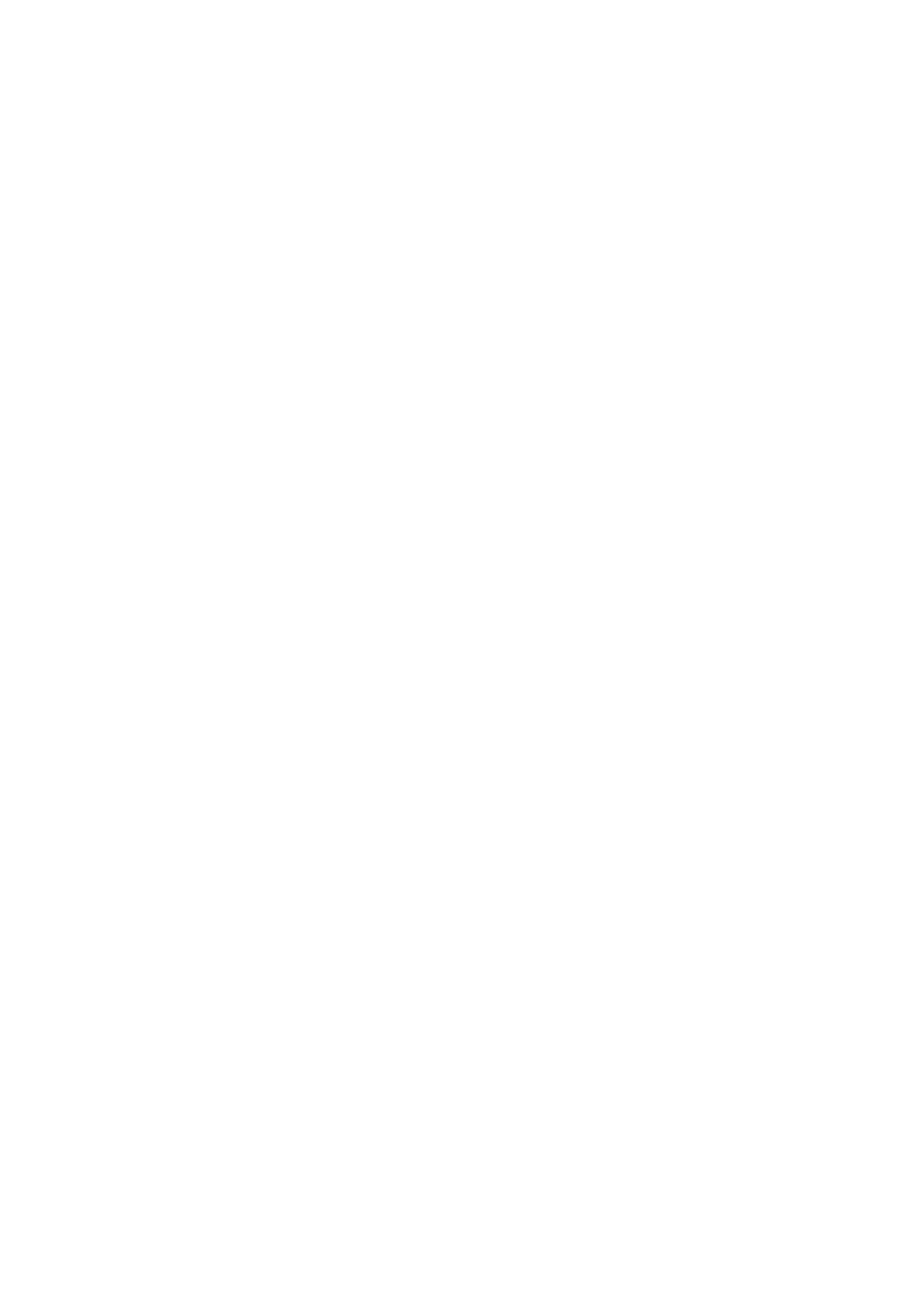# THE CREDIT COMMONS: A MONEY FOR THE SOLIDARITY ECONOMY

**AUTHORS** 

Matthew Slater and Tim Jenkin

DATE

2016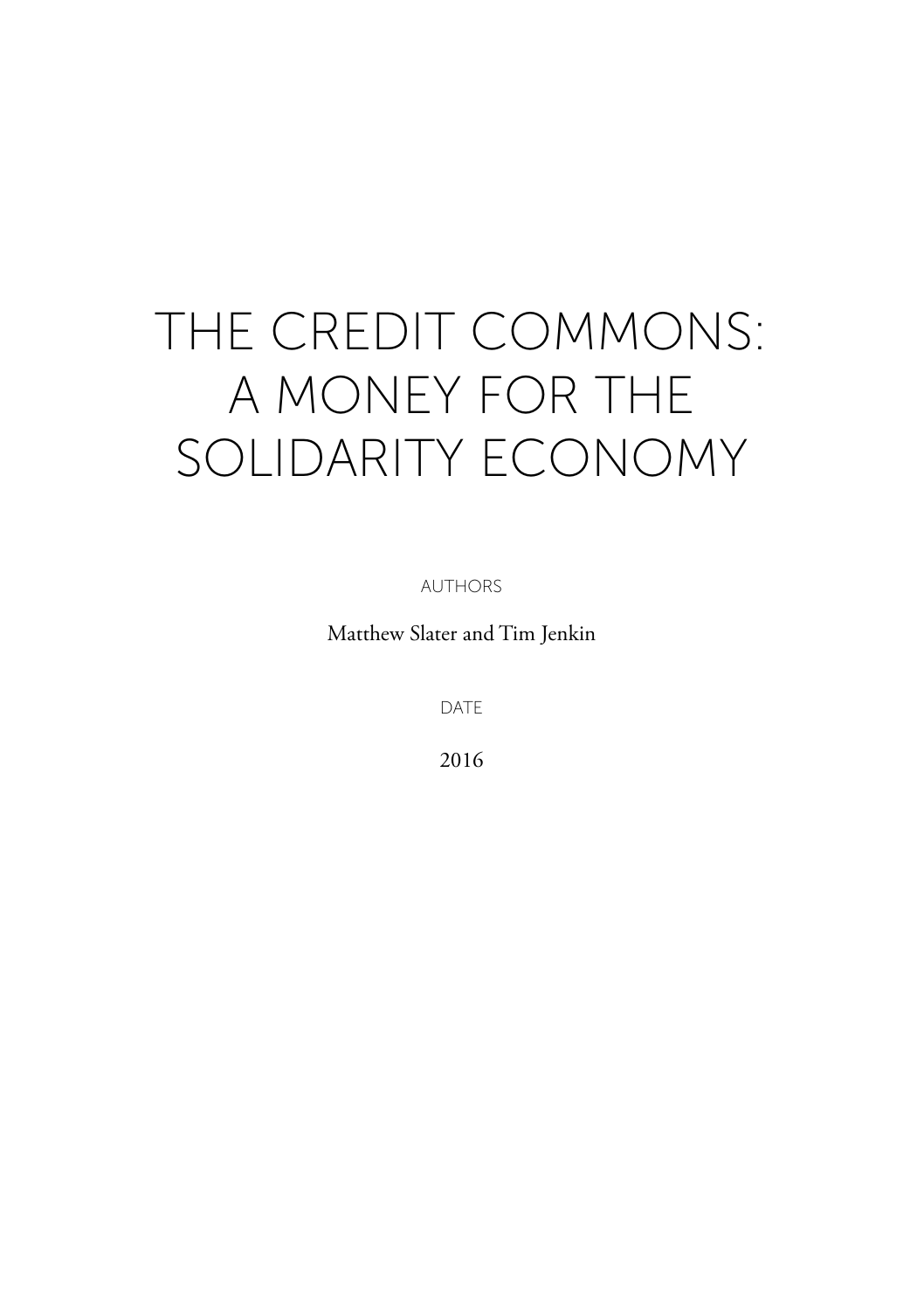# ABSTRACT

This paper describes Credit Commons as a proposed solution to a set of problems with the money system. Other papers are planned to cover different aspects of the idea, including technical implementation. Collaboration is invited.

#### ABOUT THE AUTHORS

Matthew Slater has been building free open source software for Community Exchange and living as a nomad since 2008. In 2009 he co-founded a Swiss nonprofit, Community Forge, which hosts that software for 150 communities. In 2013 he co-created the trading floor game with Sybille Saint Girons. In 2014 he built the timebanking site for New South Wales government in Australia. In 2015 he co-authored the Money and Society MOOC with professor Jem Bendell. He blogs at http://matslats.net/complementary\_currencies and is on Twitter @matslats .

Tim Jenkin was an activist for the banned African National Congress (ANC) in the 1970s. He was arrested and sentenced to 12 years in prison for his anti-apartheid activities. He escaped from the Pretoria maximum security prison in 1979 and went into exile in the UK. During the 1980s he built and ran a secret communications network for the ANC. From 2002 he has been building Community Exchange Systems, a network of several hundred community currencies. For more information see his wikipedia page https://en.wikipedia.org/wiki/Tim\_Jenkin and follow him on Twitter @ces10 .

#### PEER REVIEWED BY

Susana Belmonte, Dan Hassan, Bob Haugen, Stephen DeMeulenaere, Thanasis Priftis, & Sybille Saint Girons, Jem Bendell, Tom Greco, Lucas Huber, Jens Martignoni

#### GRAPHIC DESIGN

#### Katalin Hausel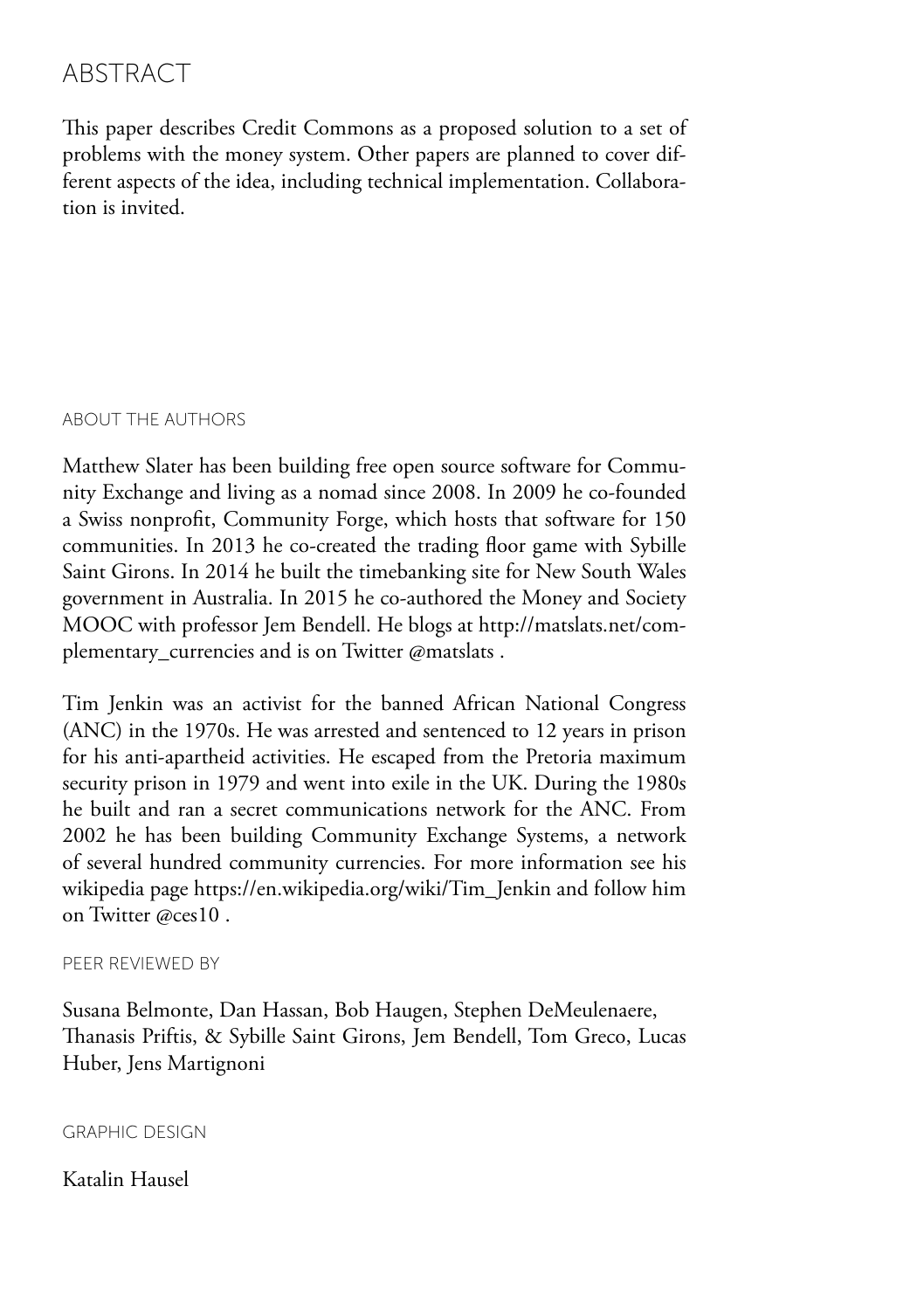### INTRODUCTION

Eight years after a near financial meltdown, and teetering as we appear to be on the brink of a colossal deflationary recession, there are comparatively few voices calling for the restoration of a healthier view of money. Some of the efforts we applaud and support are listed in Appendix A.

We take our cue from Thomas  $Greco<sup>1</sup>$  who was the first, to our knowledge, to coin the expression 'credit commons.' In this passage he laments the inefficiency of the business barter sector and explains what it needs to progress.

*As they are operated today, commercial trade exchanges are self-limiting and typically impose significant burdens upon their members. These include onerous fees for participation, exclusive memberships, limited scale and range of available goods and services within each exchange, the use of proprietary software, and insufficient standardization of operations which limits the ability of members of one trade exchange to trade with members of other exchanges.*

*Virtually all commercial trade exchanges are small, local, and operated as for-profit businesses. Small scale, local control, and independent enterprise are all desirable characteristics...* **What the world needs now is a means of payment that is locally controlled but globally useful. That means giving members of a local trade exchange the ability to trade with members of other exchanges easily and inexpensively, with little or no risk.2)**

This credit commons proposal is a general solution to the need he expressed not only for business barter, but for the whole complementary currency movement. In this paper, we take a deeper look at the problem and develop the idea hinted at above.

MONEY AND CREDIT

For most of history, money has been understood as a social technology, a tool for organising society based on the contributions and needs of its members. Whoever governs the system mediates between creditors and debtors either by adjusting the value of the unit of account or the quantity of money. Ideally this role is fulfilled by a sovereign entity such as a Queen, beholden to neither and concerned with social stability.

1) Best known for his book, The End of Money and the Future of Civilization

2) Tom Greco Jr, The Wealth of the Commons: A world beyond Market & State, emphasis added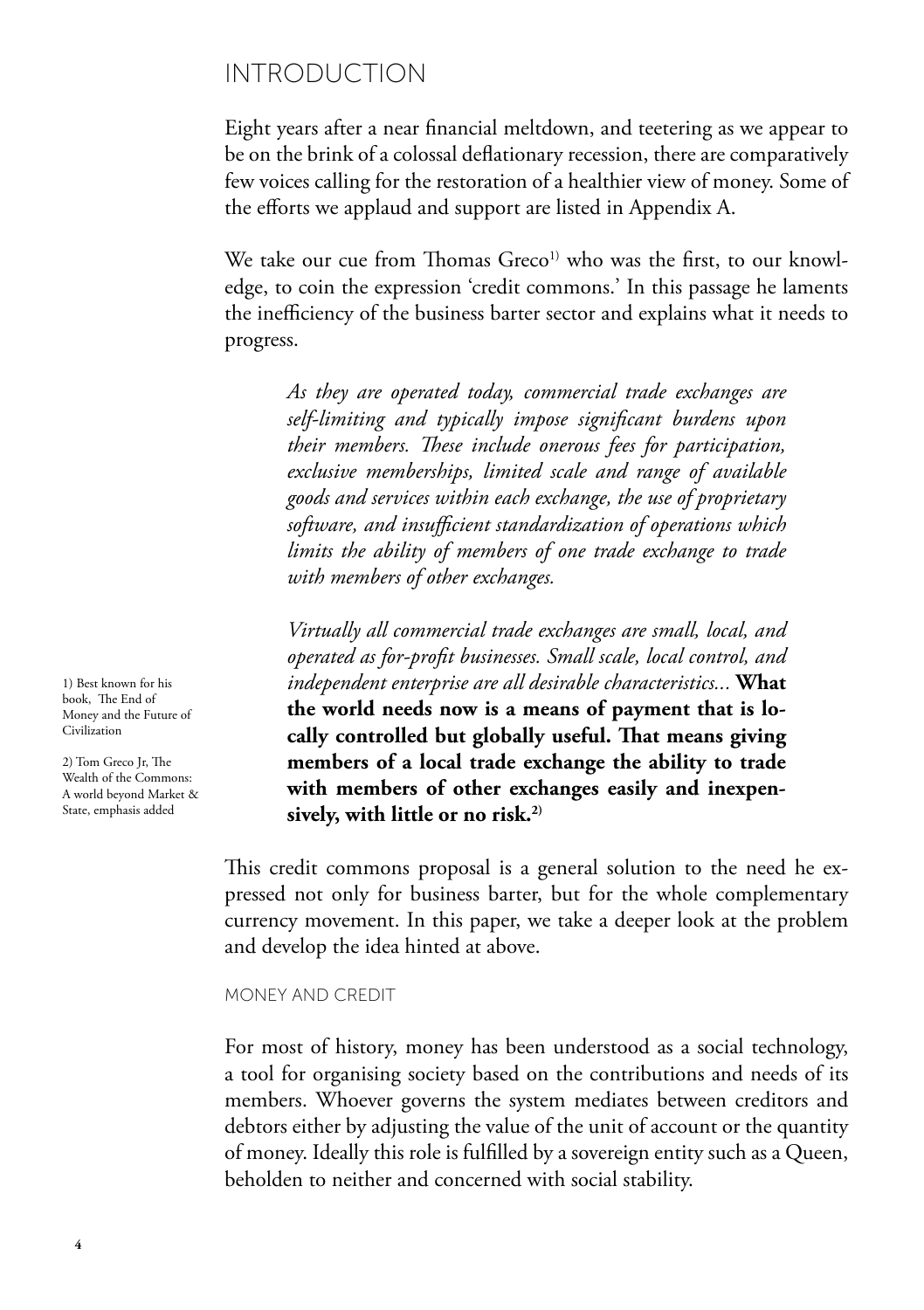However, in the modern world the so-called sovereigns owe money and creditors have all the political power. This is evident as the 'troika' now sets economic policy for indebted southern European nations, extracting interest without mercy, and causing long term social and economic damage.

Accompanying this shift in power, an unusual view of money has come to prevail in recent centuries<sup>3)</sup>. Money is now regarded not as a tool for the more efficient functioning of society, but as an absolute commodity whose value is not determined by governments but by 'free' markets like any other commodity. It is thus a tool in the service of the wealthiest players.

*"The key feature of capitalist money is to be a commodity whose price - that is, interest - is determined on the money and financial markets. Therefore what distinguishes capitalism is, first of all, the fact of regarding money as merchandise" 4)*

This is a strange form of merchandise which is created by the stroke of a legal pen, and when it meets its counterpart on a balance sheet it vanishes, leaving a hole.

MONEY AS-WE-KNOW-IT

Most money does not consist of notes and coins, but of ledger entries in banks. There is a fundamental difference between these because we do not own our bank deposits, and indeed nothing is deposited. Money in the bank is really only the bank's promise of money.

Since the late middle ages, banking networks have wielded power over nation states through their ability to promise and settle much larger volumes of money than states could, albeit virtual money which only exists on a balance sheet. Bank money is a form of credit that exists only on a ledger, flowing between trusted parties. The vast majority of modern payments happen within those banking networks; when banks just cancel out promises to pay virtual money. Promises can be issued in any quantity which the network members trust each other to honour. At one point that network had its own international unit of account and process for adjusting its value, rendering the coin of the realm mostly irrelevant to European merchants<sup>5)</sup>.

Paradoxically the only industry legally allowed to issue credit that governments will uphold is almost the least trusted of all industries<sup>6)</sup>. If we want our money to have the universality and purchasing that goes with government (and military) authority, then there is no alternative to our collectively becoming debtors to those untrustworthy organisations.

3) See Money, the Unauthorised Biography, Felix Martin Chapter 8: The economic consequences of Mr Locke

4) Massimo Amato & Luca Fantacci , The End of Finance pp xiii

5) See Felix Martin, Money, the Unauthorised Biography, Chapter Financial Sovereignty and Monetary Insurrection

6) http://www.huffingtonpost.com/2012/03/16/ financial-industry-trust\_n\_1353564.html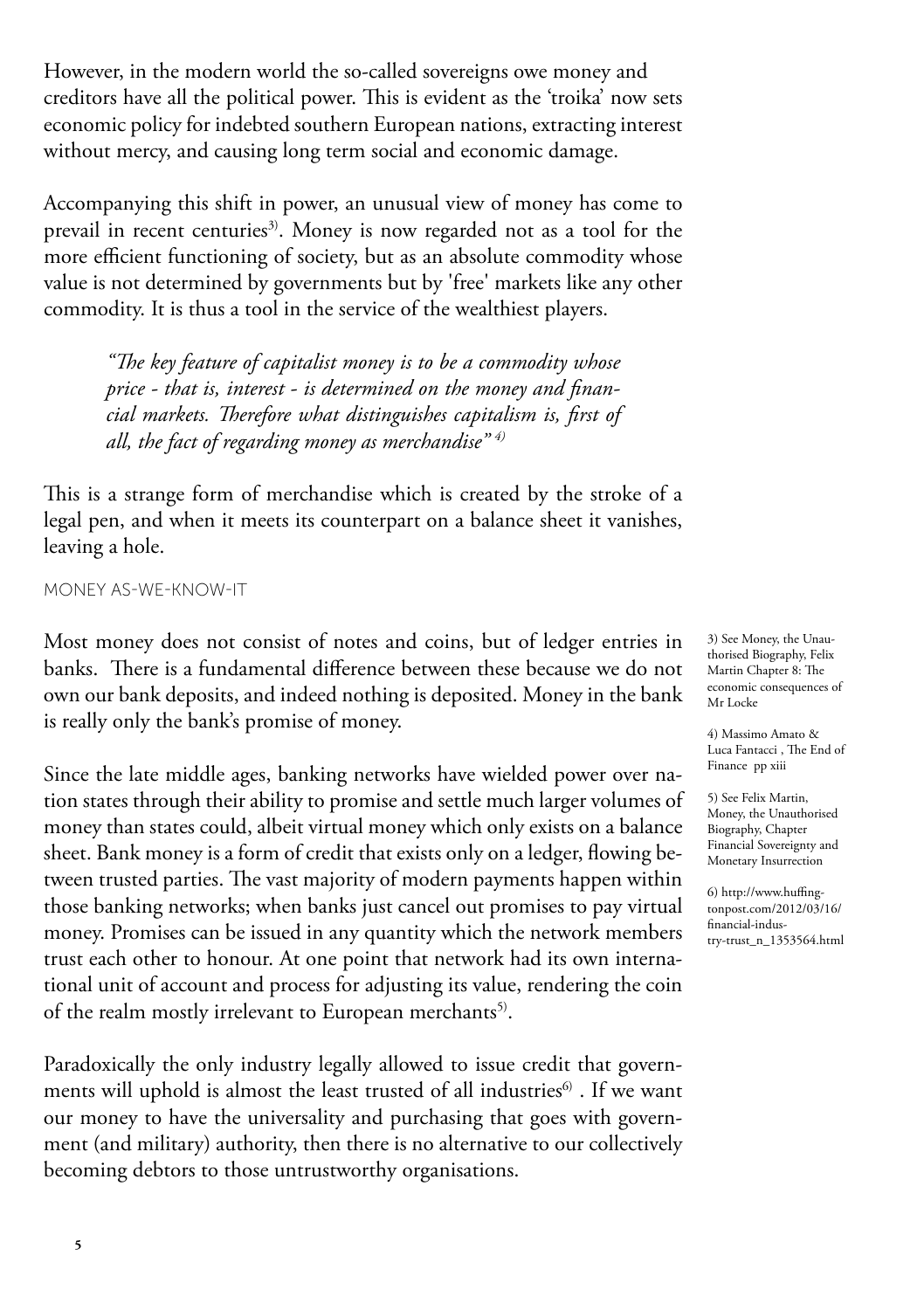#### DIFFERENT KINDS OF MONEY?

Another paradox of our money system is that government debt used to finance business and house people is simultaneously the medium of exchange we use to support our daily needs. This means that as debts are repaid, the amount of money in the economy available to facilitate exchange actually decreases. As a result business slows and the economy falls into recession. For most of history, however, this has not been the case because the functions of money have been more separate.

Compare the momentary debt between eating a meal in a restaurant and paying the bill, to the debt of a country borrowing gold to pay for an army and weapons. There is a continuum going from low risk, short duration, small quantity, to high risk, long duration, large quantity. Although different instruments are appropriate, all modern money is optimised for the latter end of the spectrum.

It is easy to create an alternative currency, to issue and accept credit on the small end of that spectrum so as to work around

- deflationary shortages of legal tender,
- banks assessments of our enterprises as risky or unprofitable,
- ethical concerns about doing business with criminal elites,
- and the need to pay interest on our exchange media.

There are many instances of this happening, but only a few reaching a scale with significant economic impact. As experts in the field we believe there is a number of reasons for this.

- Issuers of legal tender, with lawmakers on their side, naturally seek to marginalise alternatives, which could reduce profits or monopoly power.
- Credit which is only honoured in small groups is hard to spend in a globalised economy.
- Existing collaborative credit groups are not growing because the skills of cooperation and feelings of solidarity are thinly spread, and in many cases the groups don't see their own potential as part of a wider network.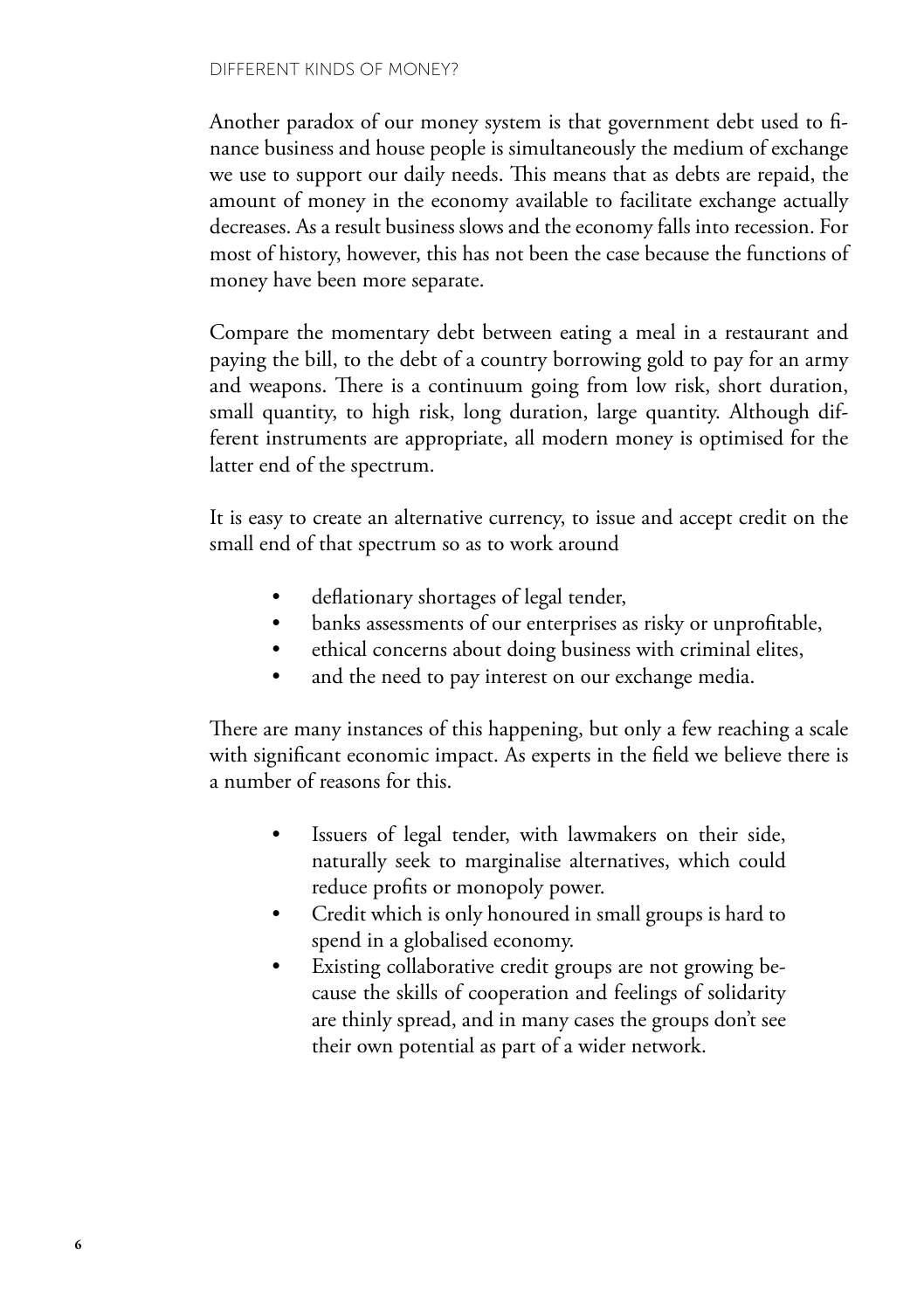## COLLABORATIVE CREDIT AND MONEY AS A COMMONS

The commons is an ancient idea that certain things should not be owned, but be available for anyone to use, such as air, the oceans, or a field on which villagers can graze their cows<sup>7)</sup>.

Some people believe that commons are incompatible with human nature or not scalable but new scholarship is reviving, researching and experimenting with new forms of the concept<sup>8)</sup>. Elinor Ostrom won the Nobel Memorial Prize in Economic Sciences<sup>9)</sup> for studying how commons work in practice $10$ .

While there is some talk of a commons money system<sup>11)</sup>, we have never seen a coherent description of what that could mean. The way in which governments cover the losses of banks would be a fine example if profits were similarly shared.

We propose that if banks can honour each other's promises, so can any mutually trusting groups. This is the operating principle behind business barter systems, the Swiss Wir bank, LETS, The Sucre clearing systems in Latin America, and the European Payments Union, which some argue was more responsible for post WWII recovery than the Marshall Plan<sup>12)</sup>.

The system simply keeps accounts of what is given and received and hence what is 'owed' or can be claimed from the community. The sum of all those records is, by definition, zero. New entrants to the system start with zero, and departing members must clear their credits or debts before closing their accounts - at zero. The purpose of a properly governed system is to ensure that all members give as much as they receive and receive as much as they give.

This mechanism is called mutual credit, and fits perfectly with the Peer 2 Peer / Commons discourse. Allowing for some local customisation, tweaks and variations, we propose all such systems be called collaborative credit networks.

We think that a money system could be considered a commons when the people who give value to the money, which is to say, those who create the valuable things that money can buy, and bear the risk of nonpayment of debt, participate in its governance and risk management.

The Credit Commons is an accounting framework which:

7) Wikipedia: The commons is the cultural and natural resources accessible to all members of a society, including natural materials such as air, water, and a habitable earth. These resources are held in common, not owned privately.

8) See Democratic Money and Capital for the Commons, http:// bollier.org/sites/default/ files/misc-file-upload/ files/Democratic%20 Money%20and%20Capital%20for%20the%20 Commons%20Report.pdf summary at http://commonsstrategies.org/democratic-money-and-capital-for-the-commons

9) N.B. Calling economics a science echos the mis-charactisation of money as a commodity and as part of the natural world which is governed by natural laws, rather than the social sphere, which is governed by beliefs, stories, myths and conventions

10) See Governing the Commons by Elinor Ostrom

11) For example Rachel O'Dwyer, Other Values: Considering Digital Currency as a Commons  $(2014)$ 

12) Amato & Fantacci, The End of Finance, p120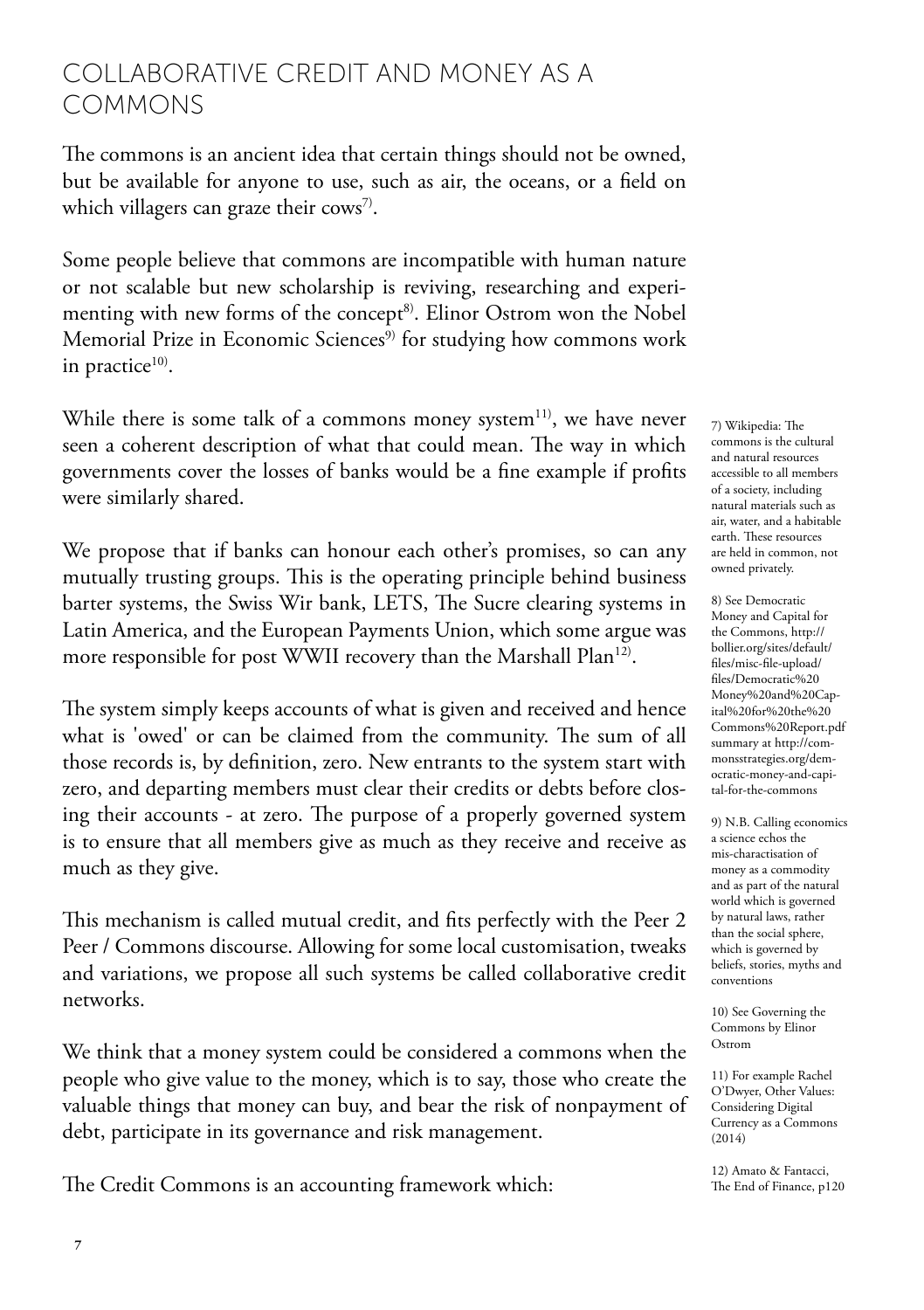- is simple to implement
- builds on existing practices, and serves existing projects
- takes the best from the recent wave of technological innovation, such as blockchains
- is scalable, fractally
- models real world trust relationships as a basis for new credit issuance.

#### BENEFITS AND LIMITS OF COLLABORATIVE CREDIT

Issuing credit within a trusted group confers a comparative advantage over large national economies; trusted credit can be freely issued to enterprise valued by the community, as the credit risk is managed by the community, instead of theoretically being assumed by the bank, for which it takes the interest when everything goes well, and loads the taxpayer with the risk when things don't work out.

It can be issued to finance projects which the group values, rather than projects typically valued by banks. Furthermore, anecdotal data suggests that solidarity and cooperation increases in communities where trust rather than suspicion drives exchanges.

Because the credit can be made available as needed, it is not scarce, does not yield interest, and cannot be manipulated by the wealthiest players in the market. These advantages however come with some limitations, which severely impair their potential to scale.

Firstly, credit issued between trusted parties can only be circulated between those trusted parties so it cannot replace money as a universal medium of exchange. It becomes more useful as the size of the group grows; however, as more people join, the average level of trust between members naturally falls, and the extent of credit that can be issued to each falls with it.

Managing trust is a delicate matter. To prevent members giving or receiving too much, accounts are usually capped in both directions, positive and negative. These limits must be decided through a process that respects those providing credit - potentially all members.

#### INTERTRADING MECHANISM

One way around these limitations is to retain the localised small groups of trust, but enable the groups to issue credit to one another collaboratively. This works similarly to microcredit loans that are only given to individuals whose friends agree to back them up.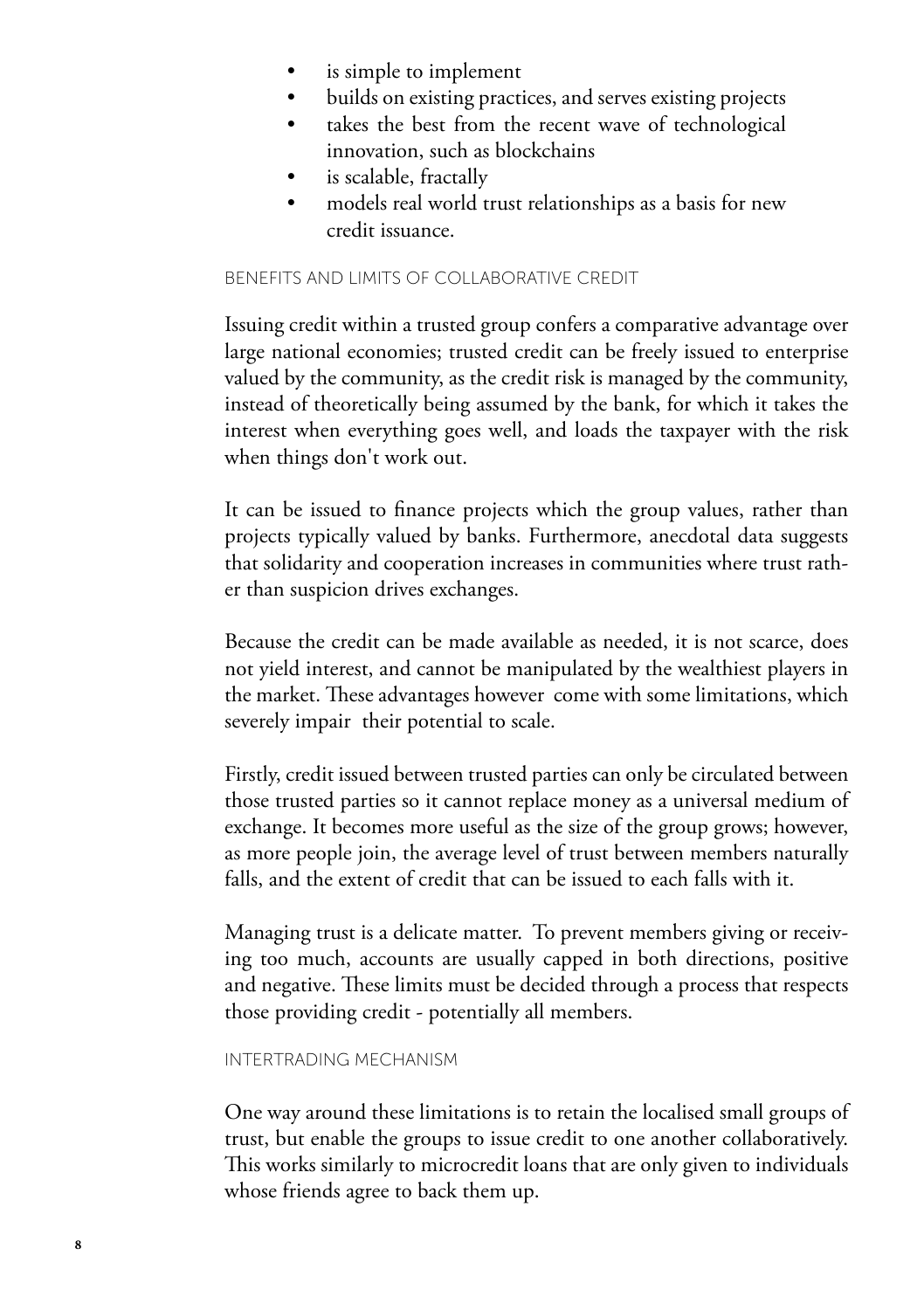

This diagram shows a single exchange/ ledger / currency circle containing diamond shaped accounts. Each account has properties such as the id, the name, minimum and maximum limits, the governance decisions it made and of course its trading history resulting in its balance. Note that there is no money, no stuff going between accounts, only records of flows between accounts on that ledger, and thus nothing can enter or leave the system.

The best way to think about intertrading is as a mutual credit system of mutual credit systems. The meta-system has the same mechanics and same governance issues as the groups themselves with the additional question of conversion rates. Members can pay members in any other system within their normal account balance limits, but limits must be maintained also between the groups, in the same way that citizens can send money abroad but the government must guard the balance of trade.

This is accomplished by nominating one account in each system as the intertrading account, and all transactions with that account must be mir-



Meta-Exchange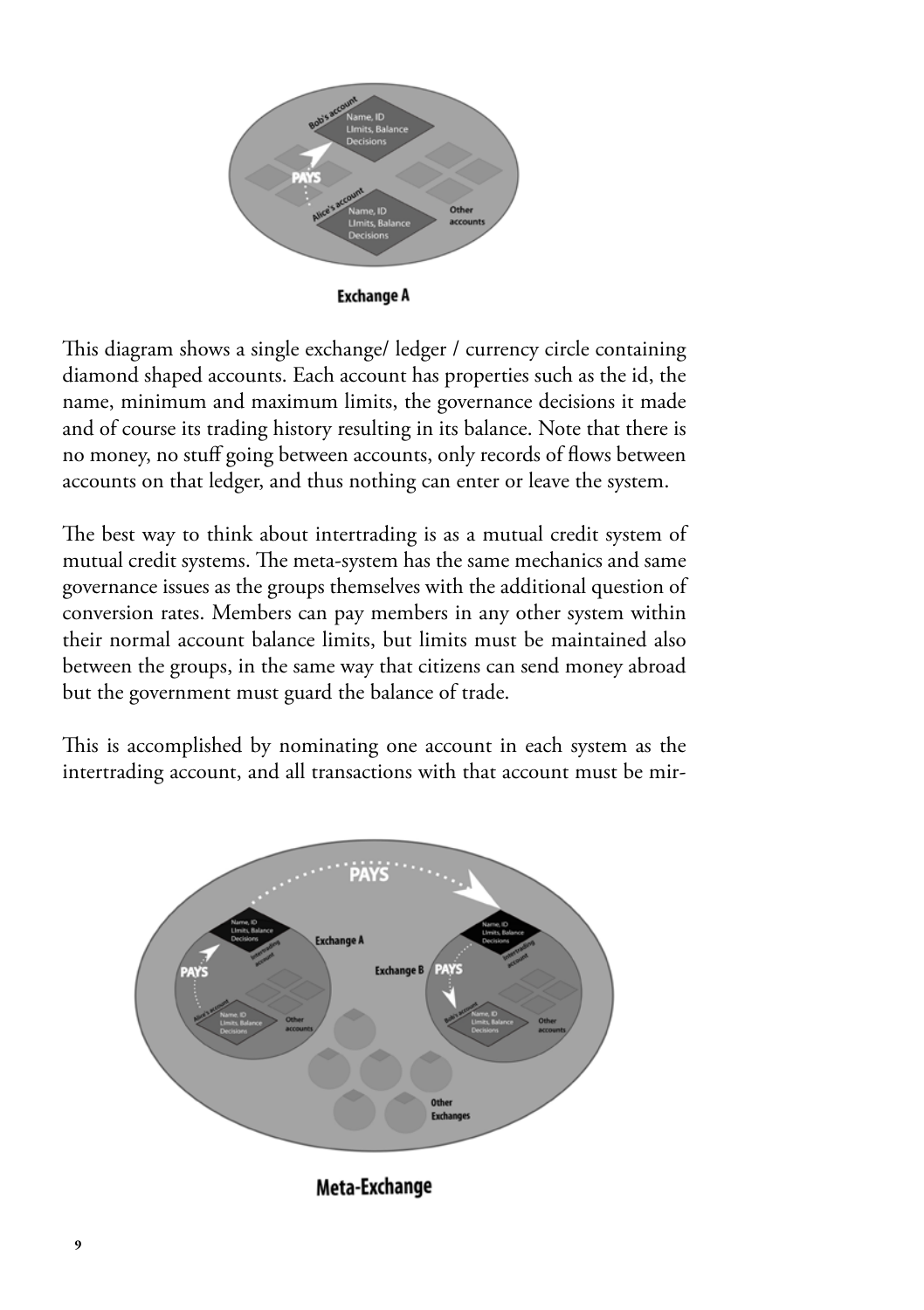rored by or coupled with, an account in the meta-system. Then meta-payments can flow between systems.

Also note that in the credit commons we talk about 'conversion rates' rather than the expected 'exchange rates'. This is because credit is not a commodity which is exchanged for something of economic value, credit is merely a promise expressed in units of value. Thus a promise from one group to another is converted just as centimeters are converted to inches. From an economic perspective the effect is similar to exchange because credit extended to another group is set aside and unavailable for use at home.

It is not necessary that all collaborative currency projects be bound together in one metasystem, with one system of governance and conversion-rate regime. The meta-system can be applied fractally, allowing any groups to choose their own trusted partners and form their own collective trust-relationships. This idea has been explored more in writing by Swiss  $innovators<sup>13</sup>$ .

The resulting nested exchange network resembles the aforementioned pan-European banking system in the late middle ages:

*A pyramid of credit could be constructed with the obligations of local tradesmen at the base, larger wholesalers in the middle, and the most exclusive, well known and tight-knit circle of international merchants at the top... The private trade credit of even the humblest local merchant, in other words, could break its parochial bounds, and, endorsed by a cosmopolitan mercantile name, become good to settle payments on the other side of Europe, where its original issuer and his business were entirely unknown.*14)

INTERTRADING EXPERIENCE OF CES

Community Exchange Systems has been practicing intertrading since 2004 when the software was modified to link several stand-alone exchanges using the CES software. CES is important because it is the only network we know of that is running different software platforms connecting with an API through a central hub, called Clearing Central, and because we are working to open source everything to make the system fully inclusive. It only supports one level of nesting and all the ideals stated above are only loosely applied. For example balance limits exist but are not enforced, no participative governance model has been developed because it has not yet been needed.

13) https://ijccr.files. wordpress.com/2013/04/ ijccr-2013-huber-martignoni.pdf

14) Money, The Unauthorised biography, Felix Martin 2013 pp100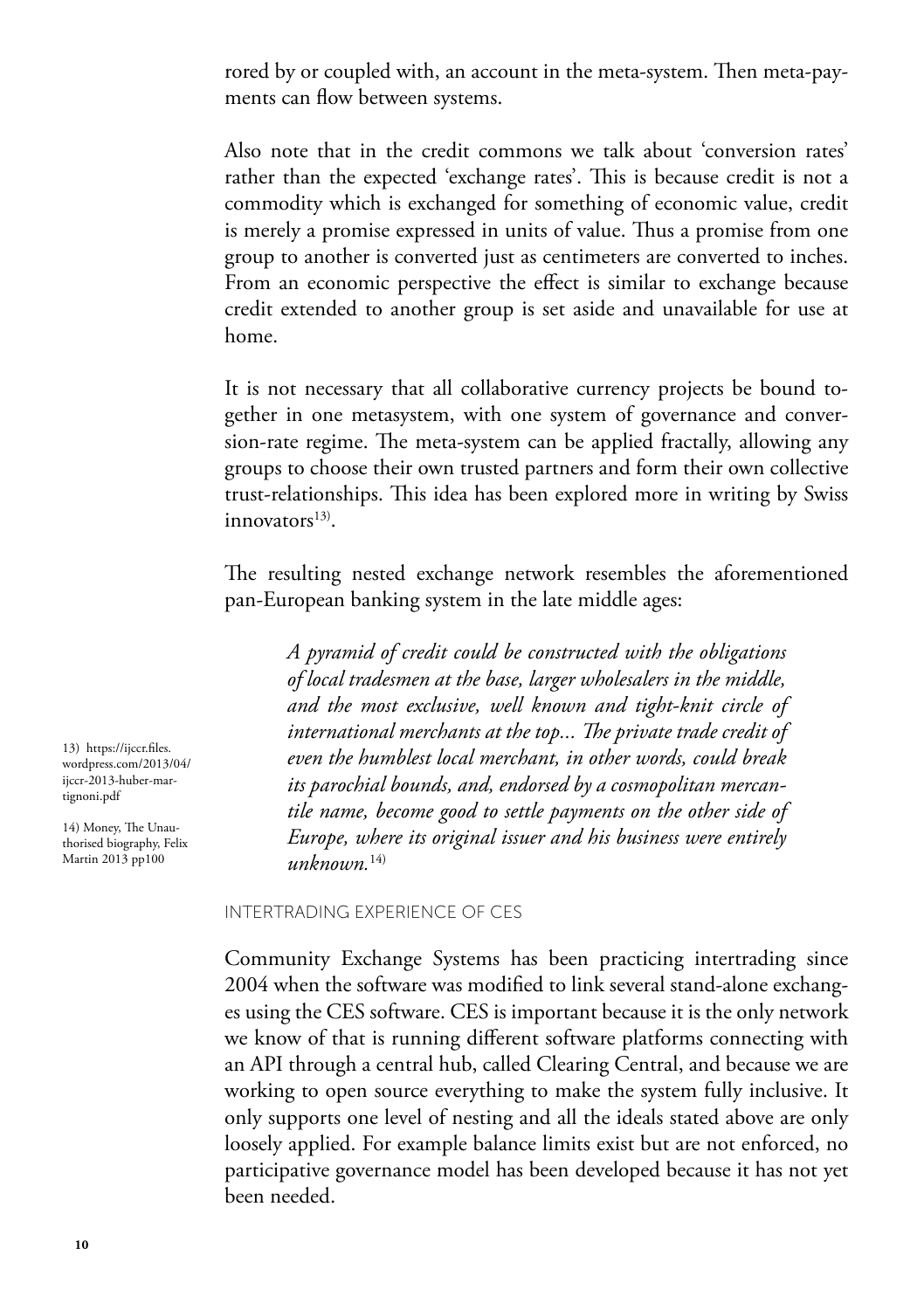The conversion rate mechanism was devised to mitigate the international inequalities which arise from pricing things in different national currencies. Each exchange chooses whether to use national currency or time as its value reference. The time needs no conversion, and those using national currency are converted through an estimated hourly dignified wage<sup>15)</sup>.

After CES became popular in Australia, the team there wanted more autonomy and responsibility. In 2012, they cloned the software and together with the CES lead developer, created a transaction clearing server, Clearing Central, which allowed exchanged to remain interoperable regardless of which server they were hosted on. Shortly after, a team in Spain also built their own CES platform, migrated numerous sites onto it and connected it to Clearing Central. The Australian timebanking program created in partnership with CES, but on yet another platform, is also planned to be connected.



Structure of the Community Exchange Network

All of this was unnoticed by an army of blockchain developers, many of whom seem to want to both disrupt the financial system and accrue great riches at the same time.

Clearing Central has become a critical application for hundreds of local exchanges<sup>16</sup>. CES proposes that the whole timebanking movement (which uses mostly about 3 different platforms) to connect, but Clearing Central, which was built in a hurry by a volunteer, is a weak, centralised link.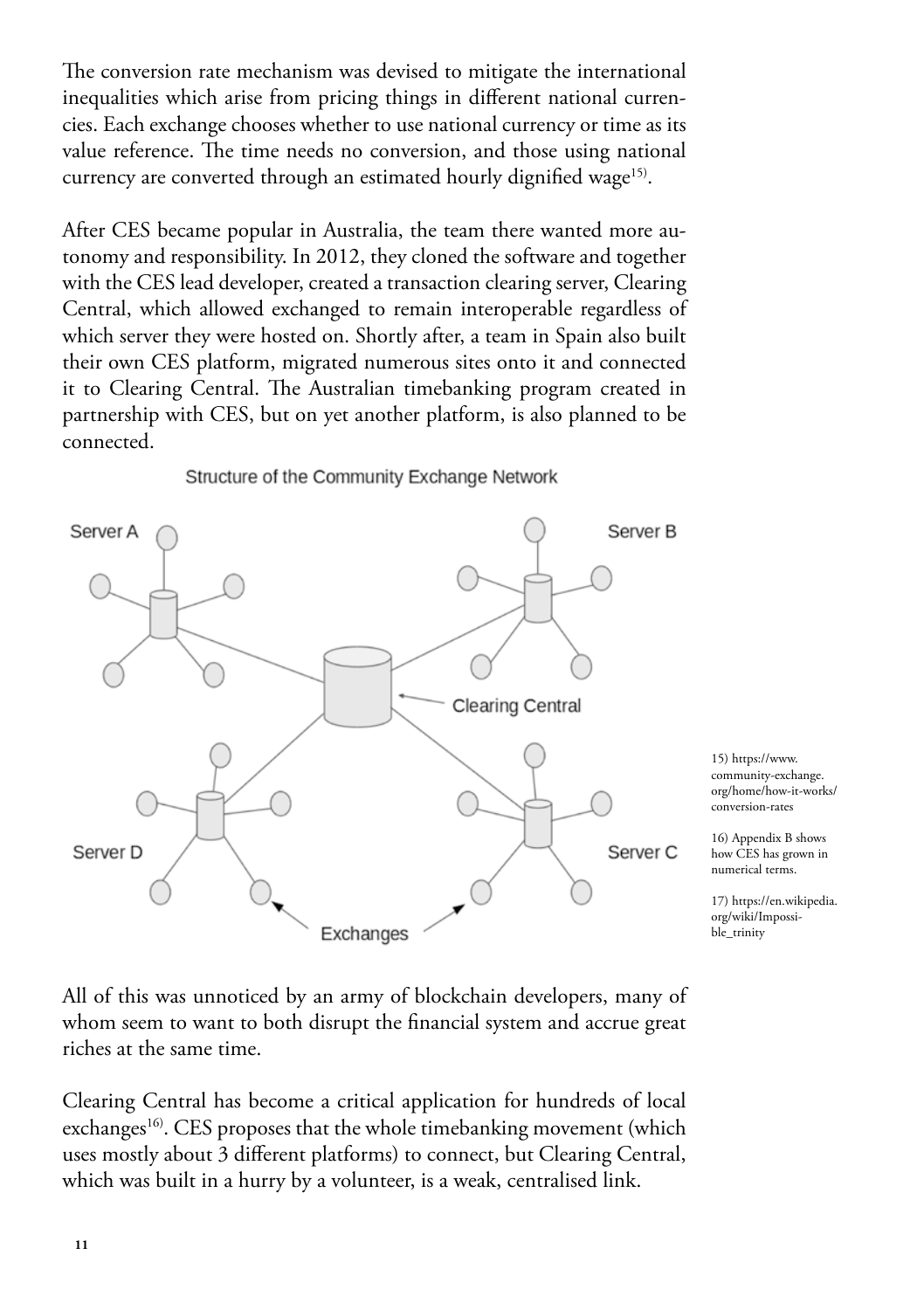## DESIGNING A CREDIT COMMONS

The main design challenge is managing trust within and between groups. The problem is that collaborative credit has no commodity backing so it can't be redeemed on demand, and that in a mutual credit system there is no equivalent of legal 'enforcement' of debts. Credit therefore can only be issued by mutual consent within comfortable risk-bounds, and only social sanctions are permissible for defaulters.

To keep this paper short we can not lay out a full design, nor would we do so without more expert support. We would like to highlight the following subjects as deserving of exploration.

#### MUNDELL'S TRILEMMA

The Impossible Trinity (also known as the Trilemma) is a trilemma in international economics which states that it is impossible to have all three of the following at the same time:

- A stable foreign exchange rate
- Free capital movement (absence of capital controls)
- An independent monetary policy<sup>17)</sup>

We feel that neoliberal economics has sacrificed independence and policy-making in favour of free capital movement, which is anathema to equitable exchange when the capital always flows in the same direction. We propose to start from a position where each group is sovereign and is based on voluntary agreements to exchange. If there is accumulation, it is not to be of money or credit.

In Western Austria 'talents' were flowing from a rural Tauschkreis to a nearby urban one and both systems on were stuck on their respective limits and in danger of freezing. They put their heads together, organised a rural festival, and invited the city folk to spend their talents back to restore the balance.

#### GOVERNANCE

Credit, being a social tool, cannot exist without some kind of mediator or process between creditor and debtor because no contract can cover all eventualities. We see in patterns in history that indicate governance is much more important to the success of a monetary system than whether it is metallic, fiat, or credit by nature.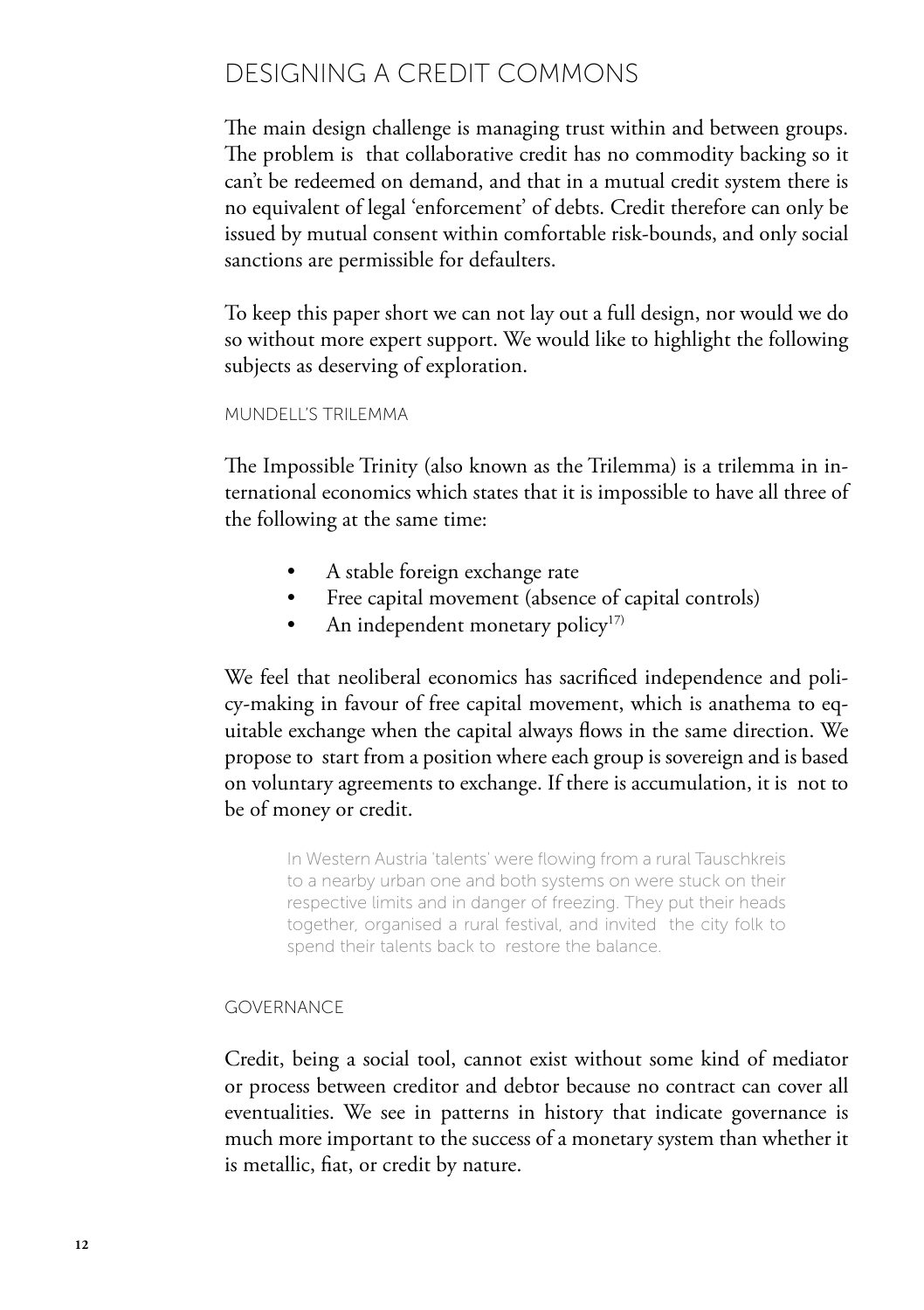Since in a mutual credit the risk is shared fairly evenly, every member should have a say in the allocation of credit limits. Much experimentation is being done with humans and with software on new methodologies for deliberation and collective decision-making18). We foresee 3 governance questions that every group must agree on.

- 1. the minimum and maximum extents of trading
- 2. the criteria for strangers to join and seeing the ledger
- 3. the consensus algorithm itself i.e. how much is a quorum? Who can veto etc.

At each level of nesting there needs to be a governing process comprising all its members - probably one or two representatives from each member group.

There is also a problem of governance at a higher level - who should decide about development protocol itself, what features are required, how they are paid for? These are questions each governance model needs to address in their specific design.

#### PRIVACY

The credit commons has simple, clear and absolute privacy rules. Each group is regarded as a private association with the 'right to free assembly', their identities and credit relationships unavailable by default to non-members. It is never necessary for anyone to see the whole system, as in Bitcoin, because the only integrity that matters is the integrity of a member's own groups, and how much each is trusted by its peers.



Visibility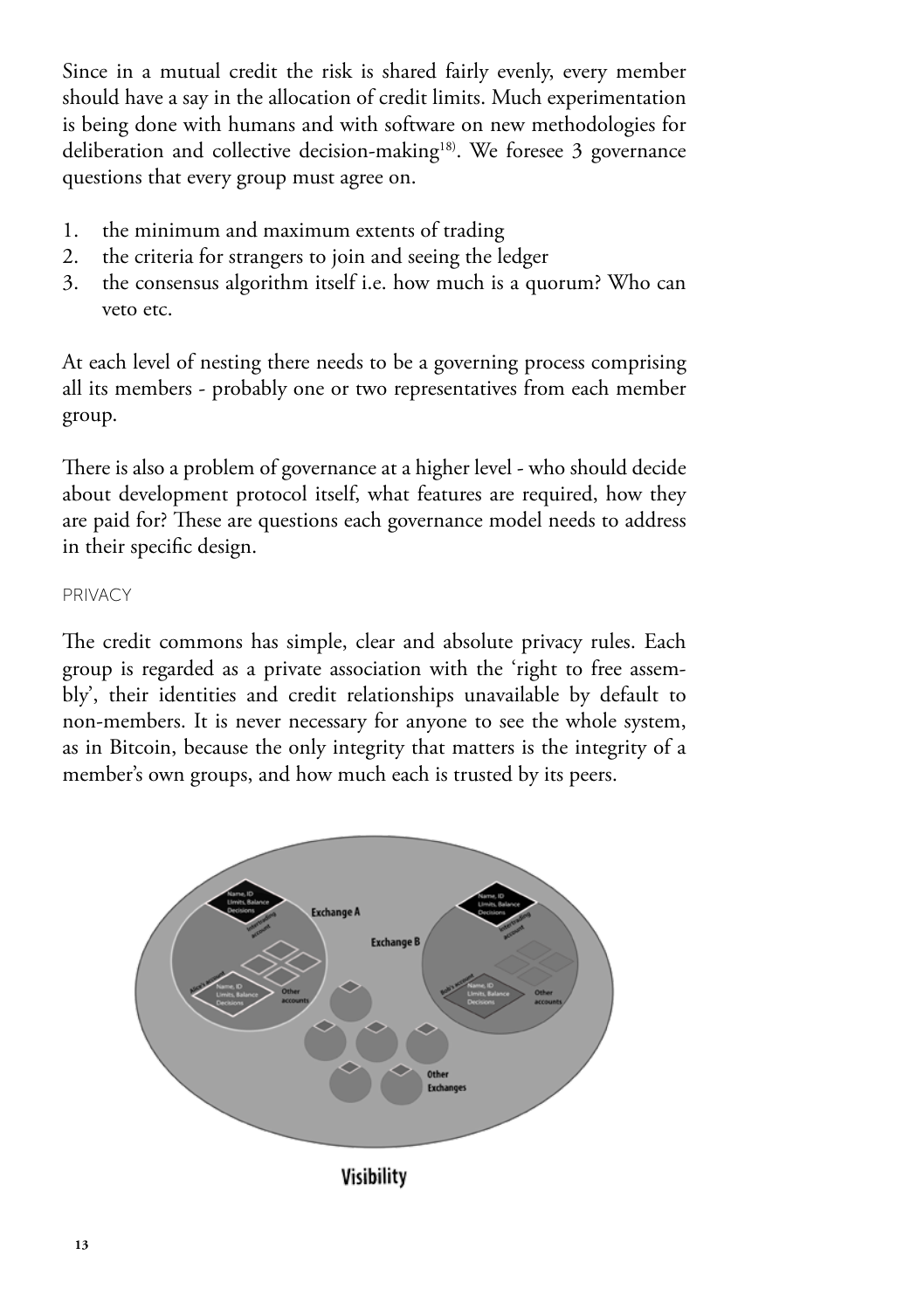Privacy is not supposed to be total though. The principle is that an account can be seen by anybody it trusts, which is anyone it can trade with. So within a single circle all accounts and all transactions would be visible to all, but it would not be possible to see accounts in a neighbouring circle. However in the meta-exchange, all the intertrading accounts would be visible.

The diagram shows in white outline what is visible to accounts in exchange A. The general rule, working with the above schema, is that accounts cannot see inside circles to which they don't belong.

#### A PROTOCOL NOT A PLATFORM

In the beginning, the internet was just a network of computers which could talk to each other. What enabled them to talk were common, or even commons protocols such as TCP, email, ftp, http which are still standard today. Similarly the Bitcoin white paper describes a protocol which allowed anyone to build compliant client software and participate with it. Shutting down Bitcoin is about as practical as banning Esperanto.

In contrast, most online innovation nowadays is about building platforms. Platforms are software application that reside on specific machines under specific legal jurisdictions with specific owners. They provide a high degree of endogenous functionality but a low degree of connectivity.

It is instructive to compare a platform and a protocol doing the same job. Uber and Lazooz<sup>19)</sup> both mediate between drivers and passengers. Uber is a publically listed company with a massive bureaucracy, a massive debt, and therefore incentivised to grow, to monopolise global transport, even at the price of crushing its own labour force. Lazooz is a protocol which matches drivers and passengers, keeps account with an internal currency and cannot be owned.

The credit commons is an open protocol for community currency groups to make multilateral exchange agreements. The protocol handles reading and writing to ledgers where each ledger has a unit of account, a group of accounts, and some rules. Each group decides its own accounting rules.

It could contain many networks which are not connected at all, and it could contain hierarchies of connected groups. For example all the timebanks in the UK could form a group to manage hours liquidity amongst themselves and Timebanks UK could be part of another group, of all the other national timebanking associations, using the same unit of account,

18) See especially the recent EU-funded project, D-CENT http://dcentproject.eu/

19) http://lazooz.org/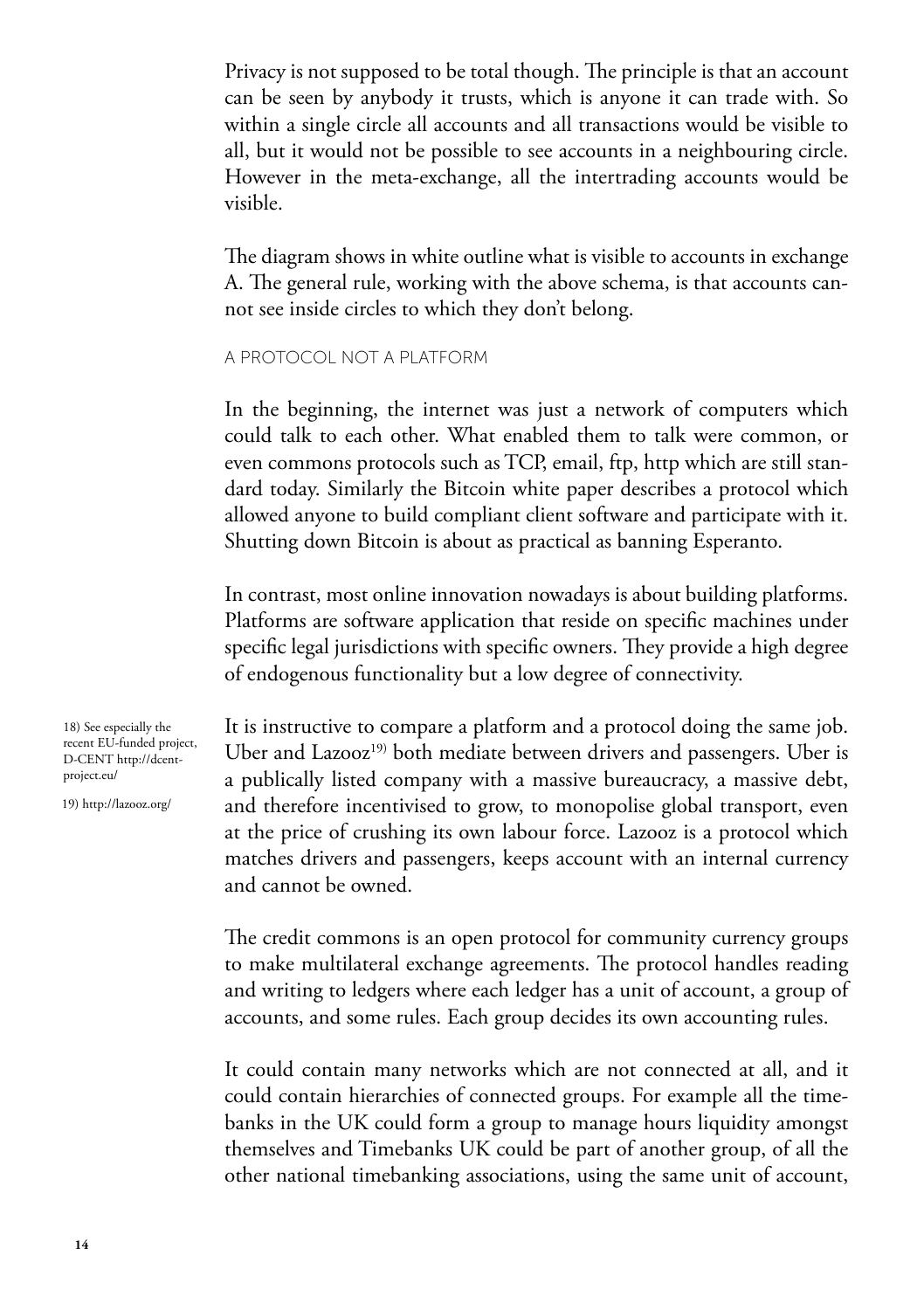hours, which is the defining feature of timebanking. The whole timebanking movement could trade with the entire LETS movement if conversiorates were agreed.

The protocol checks the ledger entries won't transgress the agreed balance limits and routes payments between 'twigs' via the 'trunk'. Like Bitcoin it would allow payments between any wallet holders without prejudice or discrimination.

#### IMAGINING A CLIENT APPLICATION

Like Bitcoin, the Credit Commons is not itself software but would be nothing without a basic client implementation which demonstrates all its features. We can convey how it would work by imagining such a basic client application.

A user double-clicks their wallet to open a window, which reads and writes to a shared online database.

- 1. Create an account and save the id and passphrase.
- 2. Create a group by naming the unit of account. Decide the initial governance settings:
	- Choose a membership process
	- Choose / configure / compose a balance limits algorithm
	- Define what proportion of affirmations needed to change
	- Apply for the group to join another group, with a conversion rate
- 3. Join another group from an autocomplete list.
- 4. View a list of proposals, and vote on them
- 5. Create a proposal to change the one of the four group settings.
- 6. View a list of users
- 7. View one other account, ledger entries concerning it both in the current group and its balances in other groups.
- 8. Bill or credit another account either in the same group or parent group.
- 9. See the new balance, or an error message explaining why the ledger entry failed validation
- 10. Attempt to deactivate the account / leave the group is only possible if the balance is zero.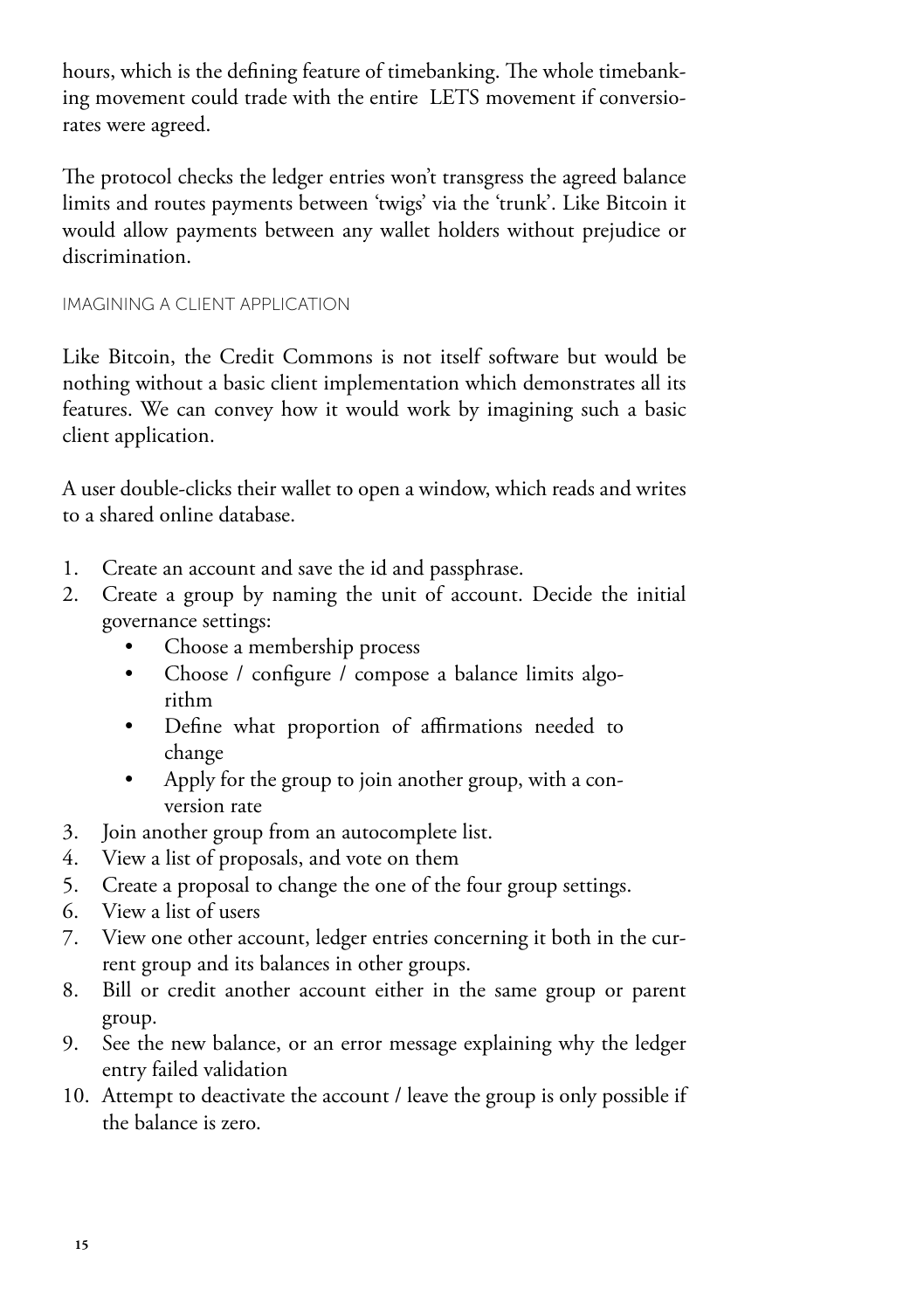# CONCLUSION

The credit commons as a protocol embodies a similar libertarian ethic to Bitcoin, but instead of being an open system without trust, it consists of private groups that can choose the degree to which they trust each other. The system need to have no legal existence and no legal recourse; no legal costs and no legal tender; anyone could create an account and make relations with other accounts.

Our two complementary currency networks, Community Exchange Systems and Community Forge are creating free open source software for communities to keep accounts and extend trust. We dream of the big picture and continue to dedicate our time to develop the Credit Commons: the idea, the community, the protocol and the software.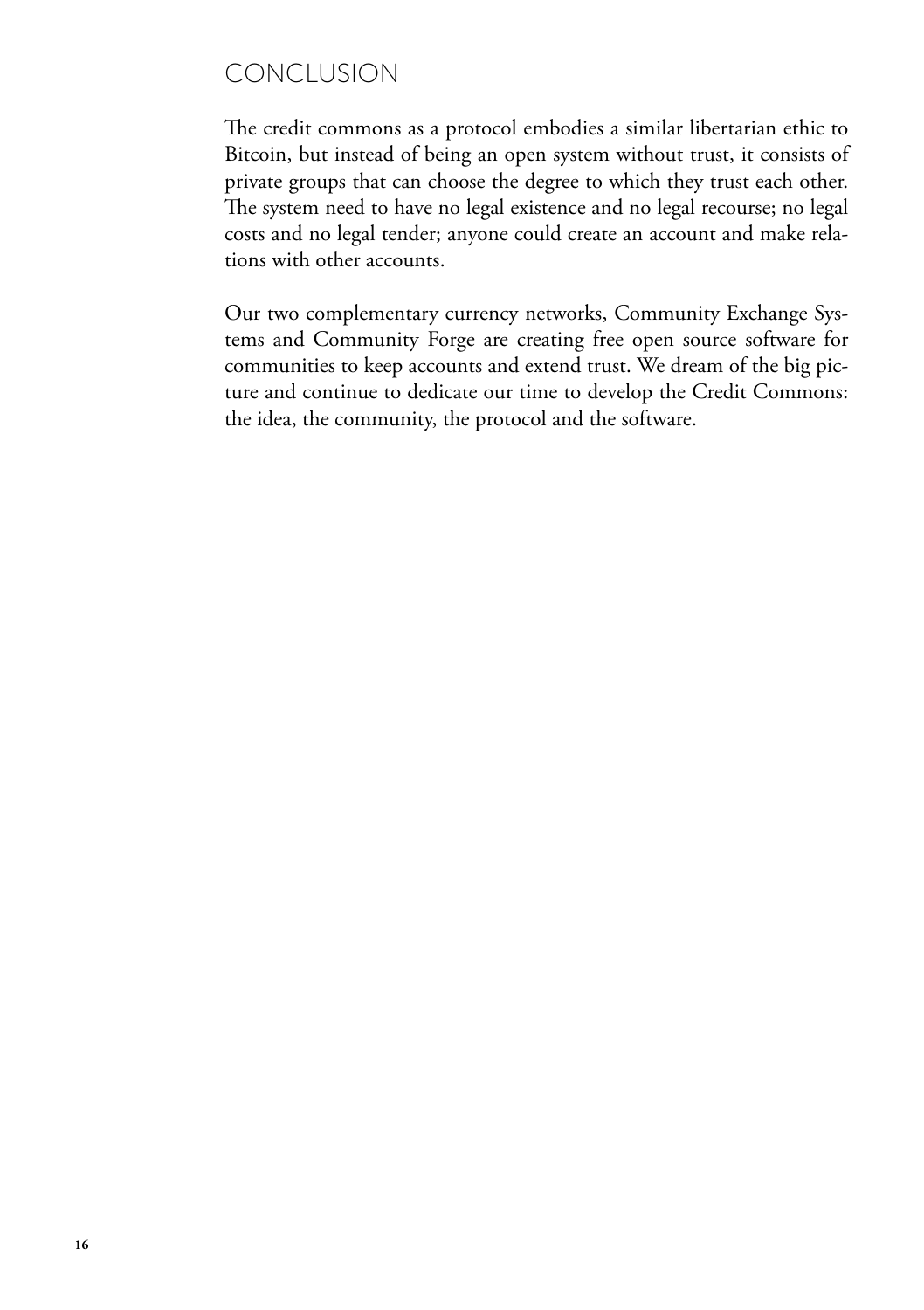## APPENDIX A

Some people and projects doing laudable work to raise awareness and improve our monetary systems:

Positive Money, a UK campaign to restore monetary sovereignty to government, the American Monetary Institute<sup>20)</sup> and their compatriots around the world.

Individuals such as Margrit Kennedy, Bill Still, Michael Linton, Mary Mellor, Michael Hudson, Shann Turnbull, Pat Conaty, Richard Douthwaite and others who have worked for decades to communicate the deeper essence of monetary science.

Hundreds, even thousands of local complementary currency practitioners around the world including the Swiss Wir, the Bristol Pound, Berkshares, Timebanking, Fourth Corner Exchange, LETS, Banco Palmas, STROhalm

Other innovators now building new tools for work, rewards, and reputation which eschew monetary exchange and valuation.

All those working in solidarity economy enterprises meeting human needs and minimising abuse of the environment and our co-habitants in it.

20) The founder of which, Stephen Zarlenga, wrote the excellent The Lost Science of Money